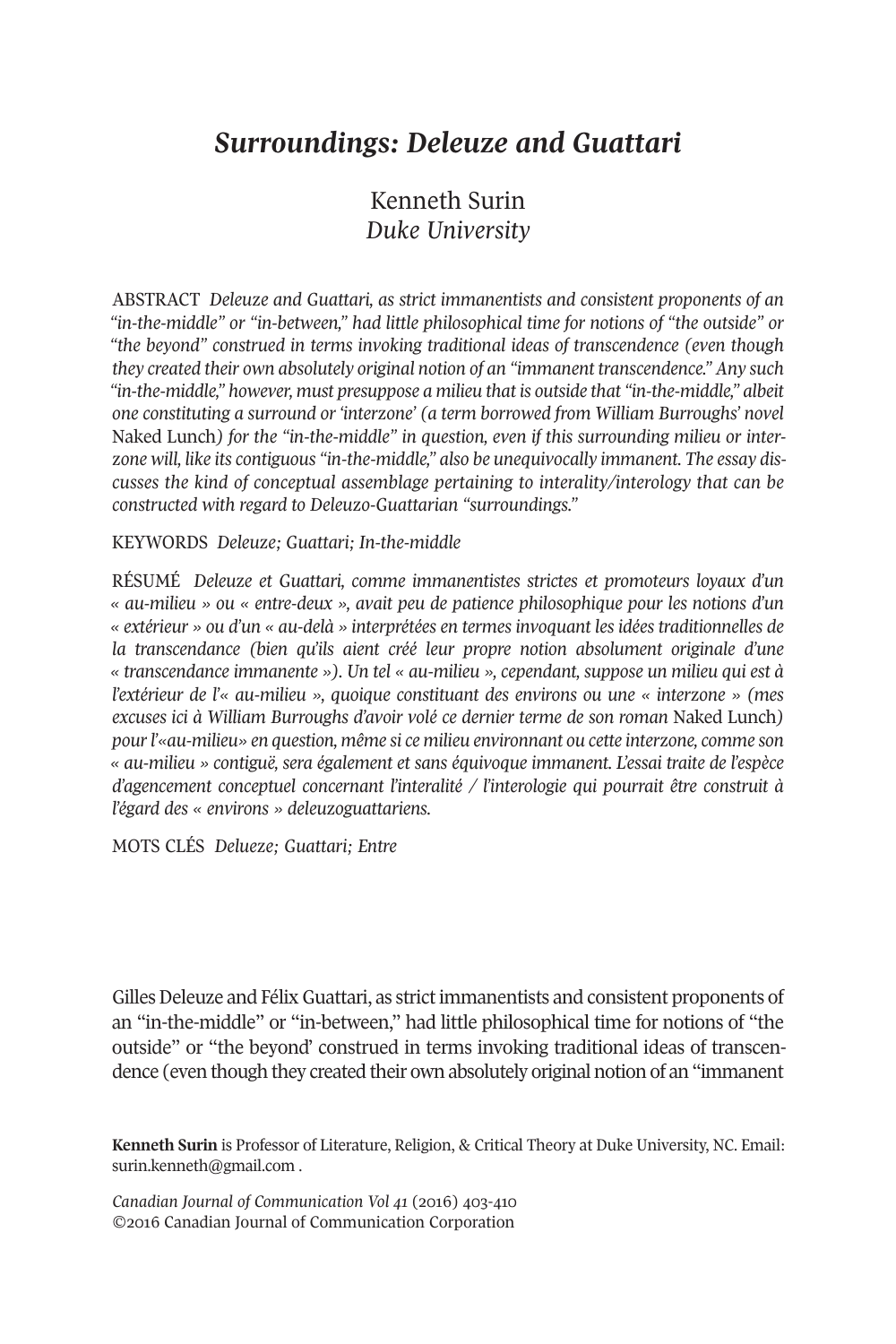transcendence," about which more will be said later. Any such "in-the-middle," however, must presuppose a milieu that is outside *that* "in-the-middle," albeit one constituting a *surround* or "interzone" (half-hearted apologies here to William Burroughs for my theft of the latter term from his novel *Naked Lunch*) for the "in-the-middle" in question, even if this surrounding milieu or *interzone* will, like its contiguous "in-themiddle," also be unequivocally immanent. So what can be said about this Deleuzo-Guattarian *surround* or *interzone*? Insights into this topic are present throughout the œuvres ofDeleuze andGuattari, so let us try to see what kind of conceptual assemblage can be constructed with regard to Deleuzo-Guattarian "surroundings."

Two difficulties face any attempt to delineate this Deleuzo-Guattarian *surround(ing)* or *interzone.* The first is the realization that Deleuze himself makes a number of significant distinctions between terms that seemingly convey the same meaning in everyday usage, namely, *the outside, the exterior,* and *the forms of exteriority.* To quote Deleuze (1986):

We must even distinguish between several correlative agencies, of which there are at least three. There is first of all *the outside* which exists as an unformed element of forces: the latter come from and remain attached to the outside, which stirs up their relations and draws out their diagrams. And then there is *the exterior* as the area of concrete assemblages, where relations between forces are realized. And lastly there are *the forms of exteriority,* since the realization takes place in a split or disjunction between two different forms that are exterior to one another and yet share the same assemblages (the confinements and interiorizations being only transitory figures on the surface of these forms). (p. 43, emphasis in original)

The second difficulty is the several different Deleuzo-Guattarian angles from which one can attempt this theorization of the *surround(ing)* or *interzone*—these concepts are at work, whether implicitly or overtly, in any number of their key formulations, involving such terms as "assemblage" (components of any assemblage always being more orless adjacent to each other), "multiplicity" (if there are many, then how do they surround, or not surround each other?), "the fold/folding" (folding "in" always presupposes a surrounding "outside" from which the inward folding proceeds), "the rhizome" (rhizomatic roots always exist in an unstructured proliferation existing in relations of distance and nearness to each other, thereby posing the question of their milieu), "the line of flight" (a flight from where, and to where?), "the event" (events are unavoidably positioned within or next to other events, as when the event "the battle of the Somme" is itself a constituent of the bigger event "the First World War"), and so forth.

Also relevant here is Deleuze's proposition, which he attributed to Foucault even though it was as much his own, that philosophical universals or substantives are best understood if their noun-forms are turned into verb-forms, exhibiting in the process the outlines of the practices that are the basis of their respective conceptual operations or functions. Hence, the putatively universal concept "the general" is to be resolved into the practices of *generalization;* "the plural" into those of *pluralization;* "the individual" into those of *individuation;* "the universal" into those of *universalization;* "the multiple" into those of *multiplication;* "the singular" into those of*singularization;*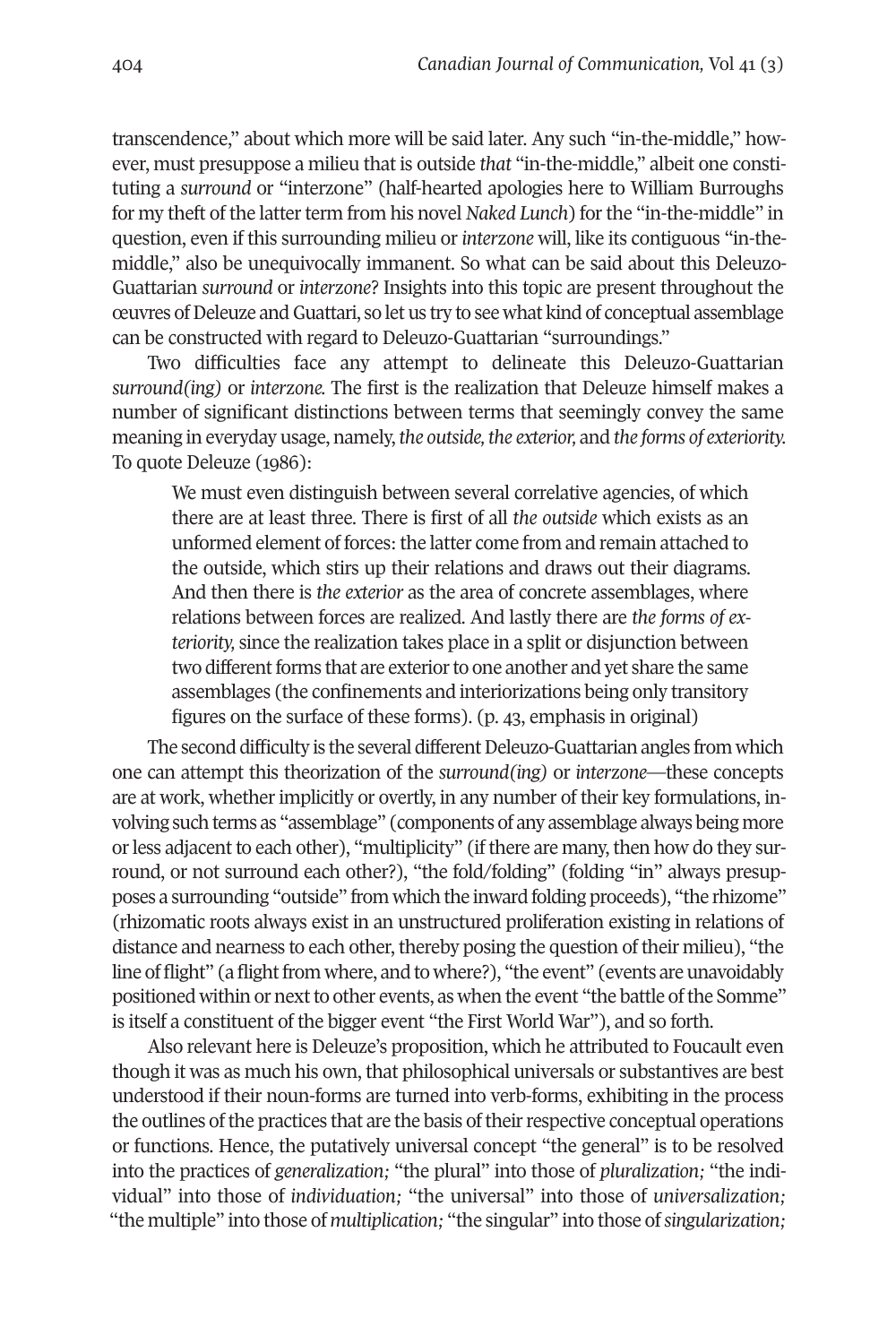and so on. It follows from this that if we are to speak in a Deleuzo-Guattarian way of "the surround" or the "interzone," then adhering to this strategic proposition adjures us philosophically to transmute these notions into their enabling and subtending practices of*surrounding* or *interzoning.* Bearing in mind of course that any practice underlying these notions of "surrounding" will itself be surrounded by the three agencies mentioned above by Deleuze (*the outside, the exterior,* and *the forms of exteriority*) indeed, with Deleuze and Guattari one is perforce dealing at all times with nothing less than a conceptual architectonic even when examining the most material and concrete of entities, an architectonic whose elements will have to be acknowledged when registering the force and saliency of one or the other components of this comprehensive conceptual edifice.

As indicated, there are many potential entry-ways into a Deleuzo-Guattarian conceptualization of "the surround" or the "interzone." For now, let us attempt to see how this conceptualization works with regard to the notion of an "assemblage."An assemblage for Deleuze and Guattari is an assorted ensemble of bodies, entities, properties, territories, and expressions that are assembled together in a particular configuration at a specific place and time. The assemblage comes about through the coalescence of forces that give the assemblage in question its function and that form the connections between heterogeneous elements enabling its emergence as *that* particular assemblage. In addition to these forces that enable connections within assemblages, other forces will facilitate connections between assemblages, even those of the most disparate kind. Unless blocked, the "raison" of an assemblage is an ongoing innovation and production—impelled by a ceaseless desiring-production, this will involve the production of new kinds of expression, new ways of living and learning, novel forms of territorial and spatial expansion or contraction, new societies and organizations, and so forth.

Interestingly enough, it was Guattari perhaps more than Deleuze who gnawed away for years at the "problematic" of the comprehensive field or milieu that allowed the different interrelating zones of this desiring-production to emerge, even though both thinkers were deeply concerned with re-conceptualizations of subjectivi[ty](#page-6-0) that would avoid the perceived reductionism of structuralism and phenomenology. 1

In his practice at the La Borde clinic, Guattari was working with schizophrenic patients who were often in states of extreme catatonic withdrawal, lacking the intact subjectivities and egos of the typical neurotic individual of psychoanalytic theory. The schizophrenics Guattari encountered at La Borde, in contrast to Freud's neurotic patients, possessed mere slivers of subjectivity and shattered ego-fragments that made any kind of focused speech and behaviour difficult, if not impossible. Hence the task of Guattari and his fellow staff-members at the clinic was to create workable "transversalities" between these different slivers and fragments, creating connectivities between them that would at least be resilient enough to enable a patient to begin to negotiate their everyday world. The Freudian "talking cure" was simply unobtainable as a resource for the kinds of patients who came to La Borde, with subjectivities typically too split and disjointed to provide them with linguistic and behavioural "receptors" stable or adequate enough for feasible participation in a Freudian talking cure. Often considerable ingenuity on the part of the therapist was required to help construct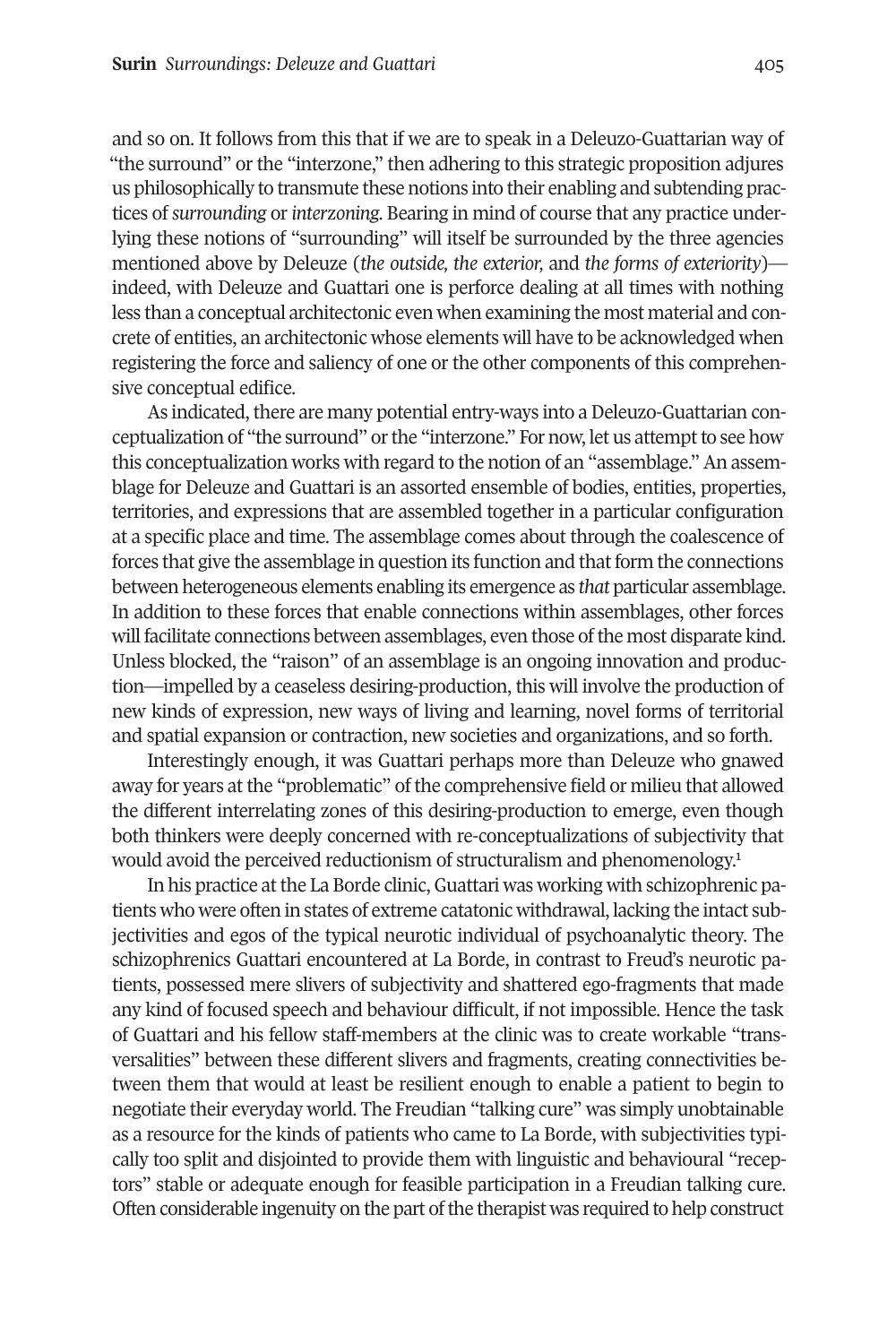transversalities that could benefit patients going through a severe and protracted crisis, a case in point here being the following episode involving the Scottish pioneer of antipsychiatry, R.D. Laing, with whom Guattari had a fraught acquaintanceship and a number of intellectual disagreements, helpfully documented by Dosse (2010) (some important commonalities of interest notwithstanding):

In Chicago, Laing was invited by some doctors to examine a young girl diagnosed as schizophrenic. The girl was locked into a padded cell in a special hospital and sat there naked. She usually spent the whole day rocking to and fro. The doctors asked Laing for his opinion … Unexpectedly, Laing stripped off naked himself and entered her cell. There he sat with her, rocking in time to her rhythm. After about 20 minutes she started speaking, something she had not done for several months. The doctors were amazed. "Did it never occur to you to do that?" Laing commented ... (Clay, 1997, as quoted by Austin, last para.)

The milieu in which this novel transversality between Laing and the severely catatonic patient was created consists of very disparate entities that had to be assembled according to a multivalent logic or logics—bodies (both naked and clothed, indeed one can assume that the catatonic young girl's doctors at the hospital were wearing the officially prescribed white coats), bodily movements (rocking in this case), hospital rooms (such as the padded cell) and buildings, voices and everyday speech, facial expressions, the discourses of psychiatry, medical routines and practices, and so on. At La Borde, Guattari and his associates would have been constructing transversalities and their accompanying assemblages on a similarly large scale, albeit witho[ut](#page-6-1) the emblematic white coats and the discourses of a full-blown psychiatric practice. 2

When it came to providing cartographies (an undertaking Guattari called "metamodelization") of these complex formations he called "ecosophic objects," Guattari's preference was for a non-mathematical [an](#page-7-0)d non-representational logic based on the quadrant rather than the binary or triad. <sup>3</sup> The ecosophic object is constituted on the basis of four functors ("functor/*foncteur*" being a term in mathematics designating the mapping between categories): 1) material, energetic, and semiotic *fluxes*; 2) concrete and abstract machinic *phylums*; 3) virtual *universes of value*; and 4) finite existential *territories* (Guattari, 1995).

Janell Watson provides a grid (see Figure 1) of Guattari's four functors or functives (2009, p. 100). Guattari also makes it clear that by resorting to the notion of a functor or functives he is seeking an alternative to the paradigms or conceptual templates espoused by Freudians, Saussureans, and Marxists:

To speak of machines rather than drives, Fluxes rather than libido, existential Territories rather than the instances of the self and of transference, incorporeal Universes rather than unconscious complexes and sublimation, chaosmic entities rather than signifiers—fitting ontological dimensions together in a circular manner rather than dividing the world up into infrastructure and superstructure—may not simply be a matter of vocabulary! (Guattari, 1995, p. 126)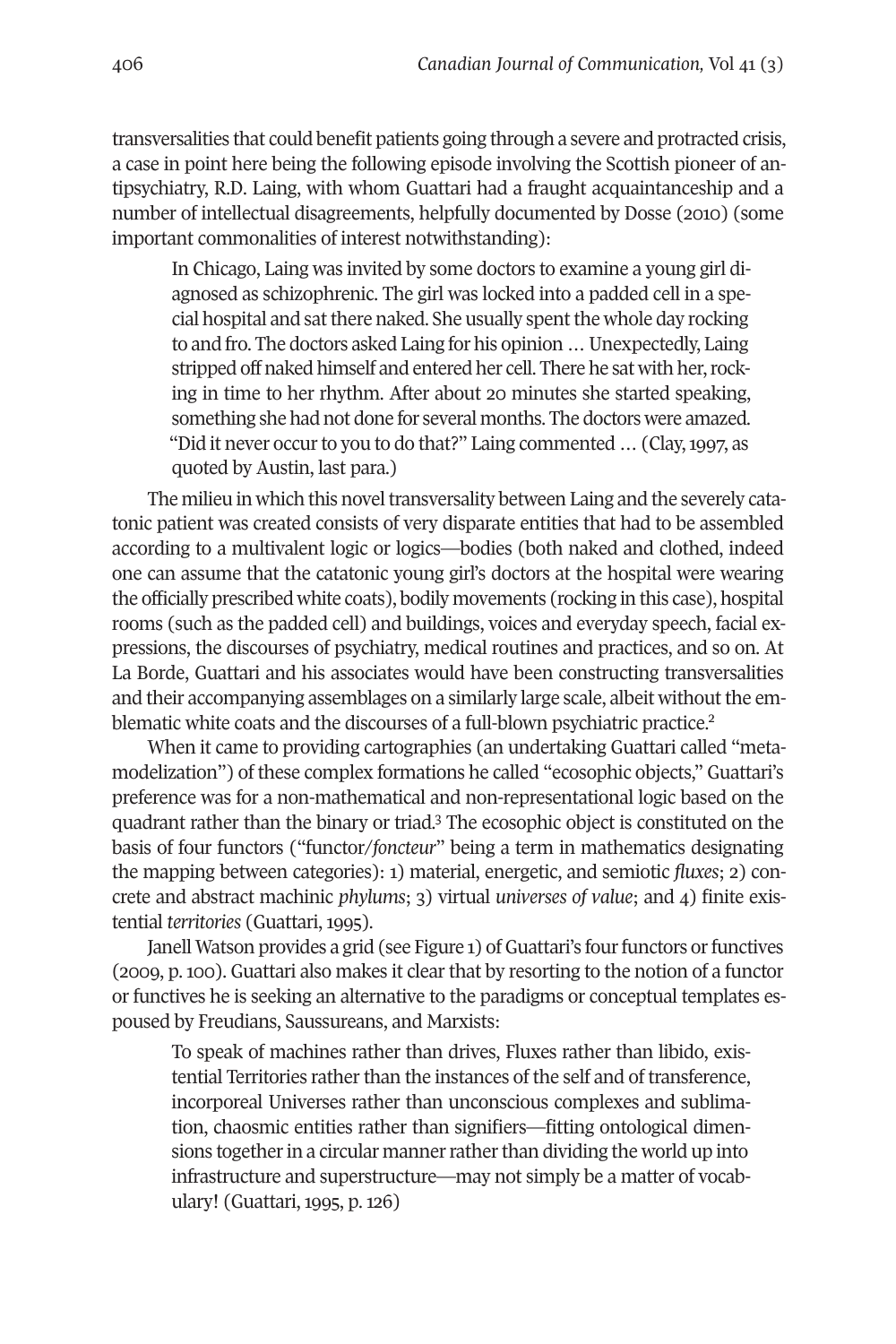

**Figure 1**

*Source:* Watson (1995)

Of these four functors, fluxes or flows are perhaps most familiar to the readers of *Anti-Oedipus* and *A Thousand Plateaus* (Deleuze & Guattari, 1987). Fluxes or flows, redolent with all the broadly angled connotations of fluidity or liquidity, were chosen by Deleuze and Guattari as a direct counter to the ostensible rigidities of an explicit or implicit structuralism. Flows can of course encompass a wide and incongruous-seeming range of phenomena. In *Anti-Oedipus* and *A Thousand Plateaus*, flows and fluxes incorporate matter, energy, words and their myriad and sometimes almostimpossible to attain meanings (Joyce's *Finnegan's Wake* was a particular favourite of Guattari's), desire, libido, commodities, weapons, metals, capital; and they have conceptual affiliations with nomads, deterritorializations, machines, and smooth space (see Watson, 2013).In the context of our discussion, R.D. Laing's decisive creation of a transversality in the case of the catatonic patient would amount to the unclogging of an energetic flow of speech that had been blocked as a result of her catatonic condition.

Guattari's second functor—concrete and machinic phylums—derives from the insight that evolutionary mutation operates not only in the realm of organic matter, but also encompasses machinic implements and technologies. There are animal phyla, but also machinic phyla:

We may speak of a machinic phylum, or technological Iineage, wherever we find a constellation of singularities, prolongable by certain operations,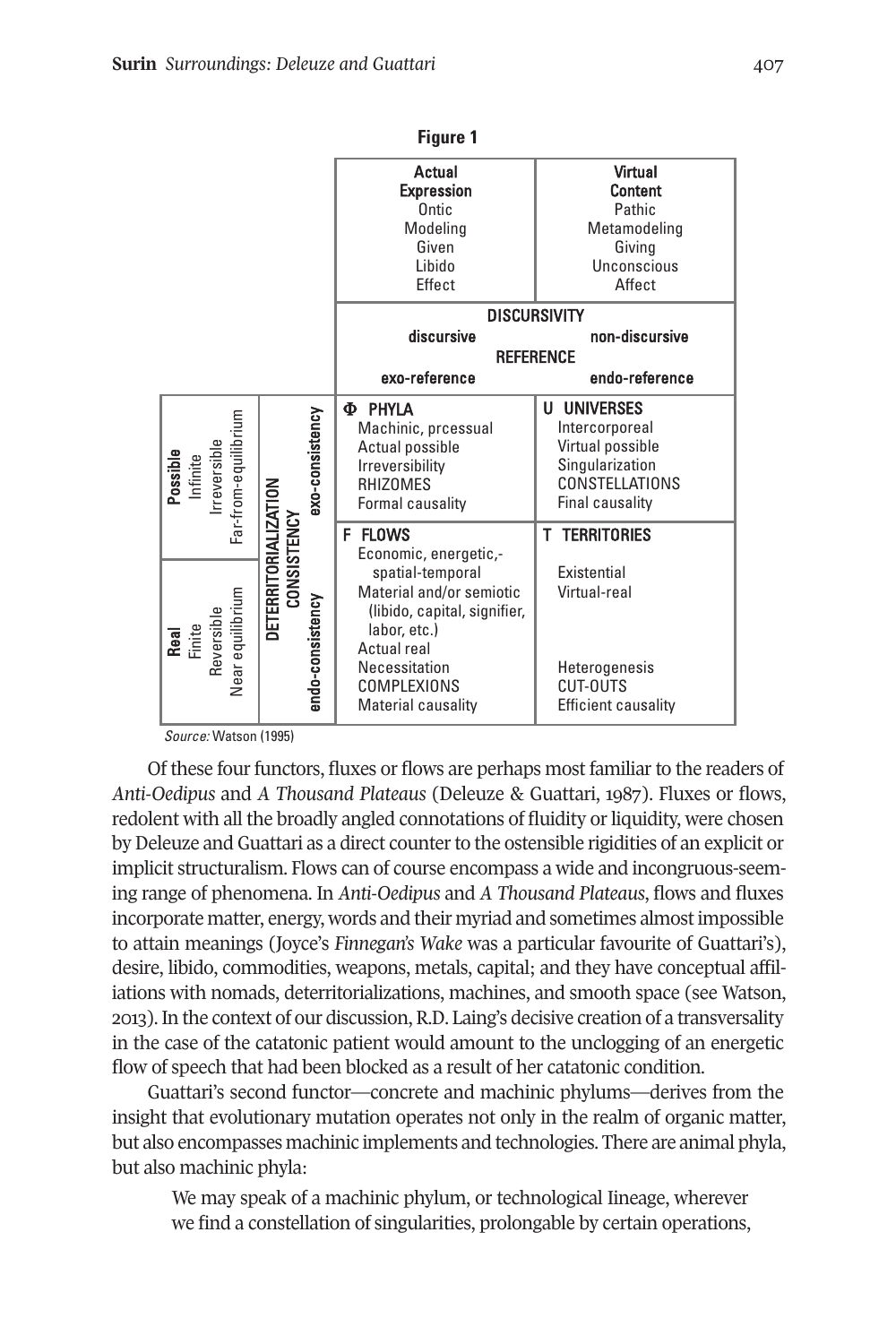which converge, and make the operations converge, upon one or several assignable traits of expression (Deleuze & Guattari, 1987, p. 406).

Or again in *A Thousand Plateaus*, where these phyla are said to be "matter in movement":

We always get back to this definition: the machinic phylum is materiality, natural or artificial, and both simultaneously; it is matter in movement, in flux, in variation, matter as a conveyor of singularities and traits of expression. (pp. 409)

... Unformed matter, the phylum, is not dead, brute, homogeneous matter, but a matter-movement bearing singularities or haecceities, qualities, and even operations (itinerant technological lineages). (pp. 512)

As a functor, the machinic phyla share the property of discursivity with their correlative functor, the energetic flows. Our subjectivities are plugged into the machinic phyla and vice versa, so that they function as our technological prostheses. Hence, in the context of our discussion, an electro-shock machine, as it alters the subjective dispositions of a patient, would be a component in the machinic phylum into which the La Borde clinic is inserted.

The third functor—virtual incorporeal universes of value—designates the shared aspects of subjectivity that come to exist only when they are embodied in the fourth function, the existential territories:

[I]n a certain fashion, all modelling systems are valid, all are acceptable, in my opinion. This is solely to the extent that their principles of intelligibility give up any universalist pretention [sic] and admit that they have no other mission than to contribute to the cartography of existential Territories, implying sensible, cognitive, affective, aesthetic, etc.Universes, for clearly delimited areas and periods of time. (Guattari, 2013, p. 3)

As the name implies, virtual incorporeal universes are crystallizations of values or symbolic and cultural references characteristic of a particular epoch or social assemblage. Hence the therapeutic values espoused at La Borde are those specific to mid- to late-twentieth-century western Europe and North America—at an earlier time a schizophrenic would have been ministered to by a priest or monk, orin a non-Western milieu, even today, by a shaman or medicine man or woman.

The fourth function—the existential territories—within which the universes of value are embodied, refers to the lived experience of the body, self, family, a "native" tongue, race, and ethnicity:

The objects of art and desire are apprehended within existential Territories which are at the same time the body proper, the self, the maternal body, lived space, refrains of the mother tongue, familiar faces, family lore, ethnicity. (Guattari, 1995, p. 95)

Or as Guattari says elsewhere about our lives as individuated beings:

We must start from a multivalent logic, and accept the notion of identity which I call existential territory, because we cannot live outside our bodies,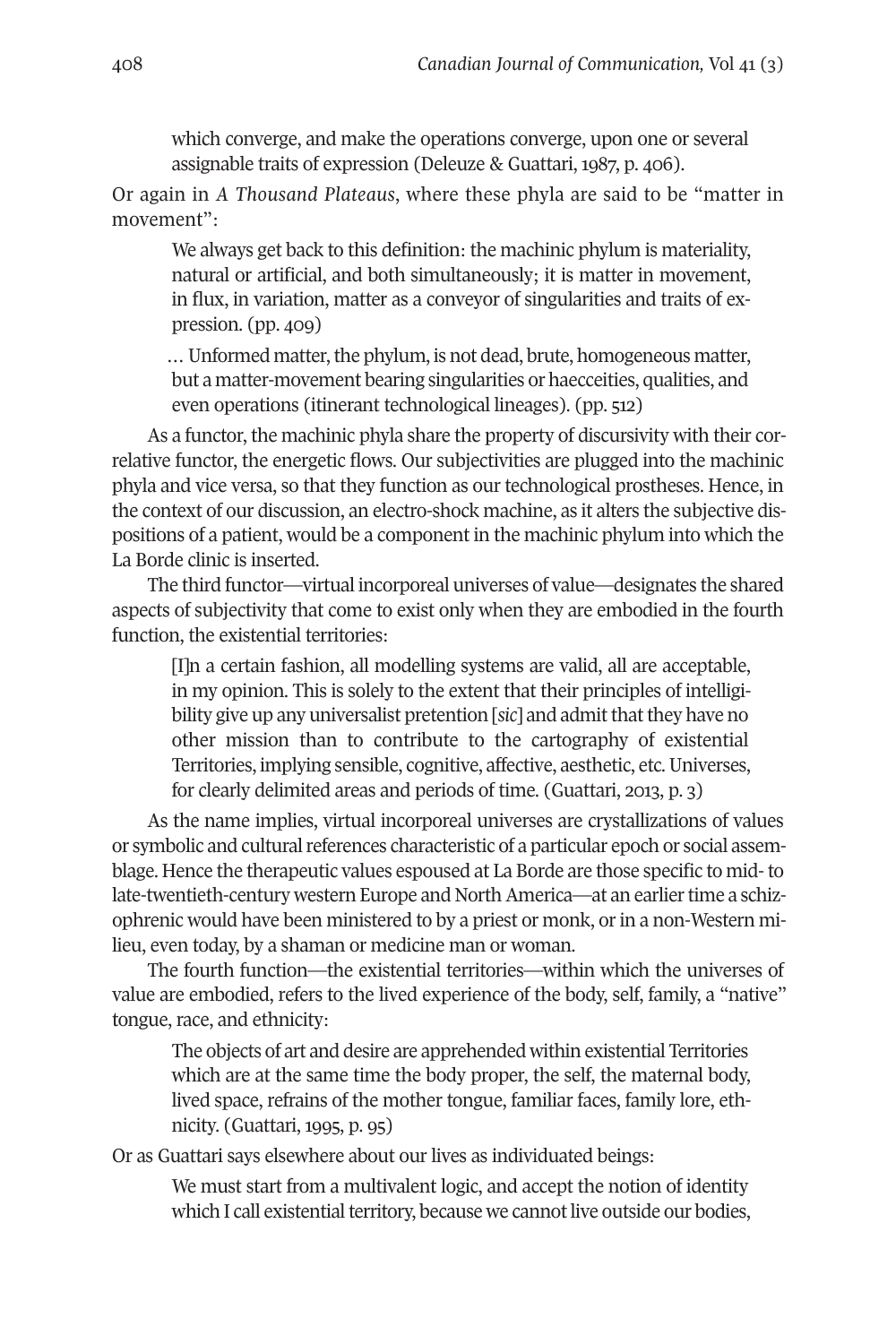our friends, some sort of human cluster, and at the same time, we are bursting out of this situation. (Guattari, 1996, p. 216)

This then is the ontology of Deleuze and Guattari (or at any rate, it is one way of framing it, there of course being other, alternative framings for this ontology). Our lives, whether as individuals or as social beings (the two of course being inextricably bound together), are inserted in a vast and complex web whose ecosophic cartography is rendered by the application of these four functions or functives. In this gigantic web, countless bodies are surrounded by groups, groups are surrounded by their milieu, the myriad milieux surrounded by their universes.

No one component in this web is isolated from the other; everything surrounds, and is surrounded by, everything else. All things coexist and interact in an immense, pullulating chaosmos, a chaosmos marked by an irreducible heterogenesis in which a potentially infinite number of singularities (with their associated subjectivities) are created out of energy-desire, die out when voided of energy-desire, become merged with other [sin](#page-7-1)gularities when energy-desire takes a different course, and so on, and so on, until … <sup>4</sup>

So how do Deleuze and Guattari advance the paradigms known as "interality" and "interology?" The obvious instance of interality in this article is the episode involving the catatonic girl, when the maverick psychiatrist Laing, by resorting to what would typically be regarded as a breach of medical ethics (a doctor getting naked in front of a patient!), was able to unblock a communicative impasse that conventional psychiatry had been unable to resolve (and may even have reinforced). Deleuze and Guattari contribute to the study of interology by providing us with an extensive conceptual armature for characterizing and analyzing the myriad processes of interality. This armature includes the following concepts: constructivism, fabulation, creative transformation, nomadicism, multiplicity, differentiation/differenciation, synthesis, deterritorialization/reterritorialization, milieu, process, body without organs, lines of flight, foldings, rhizome, assemblage, capture, chaos, becomings, emergence, movement, virtuality, attractors, intercessors, active/reactive, affect, transversality, ecosophy, and so on. The outcome is a monumental architectonic for the organization of the myriad fields of experience and thought, these fields being the domain in which interality plays itself out, and which interology has as its object.

#### <span id="page-6-0"></span>**Notes**

1. This much is clear from the hugely informative biography of Deleuze and Guattari by François Dosse (2010), *Gilles Deleuze and Félix Guattari*. Dosse, despite some factual inaccuracies, throws much light on the complexities and ramifications of their intellectual collaboration, with Guattari "the inveterate autodidact" (in his own words) producing "rough diamonds" at the seemingly manic rate of "three ideas a minute" that the more measured Deleuze, who also had a more traditional academic pedigree, "polished" into philosophical prose. Guattari always found writing difficult, despite his prodigious intellect, and preferred to express his ideas—maybe "models" is the more accurate term—in diagram after diagram. Dosse notes that Guattari was sometimes unhappy with the way Deleuzean prose conveyed, or rather flattened-out in the eyes of Guattari, the latter's diagrammed models.

<span id="page-6-1"></span>2. As was to be expected, two issues were recurrent points of contention and negotiation for those who ran La Borde: how deregulated was it to be as an institution for those severely challenged when it came to a modicum of everyday functioning and the role of medication in the treatment of patients